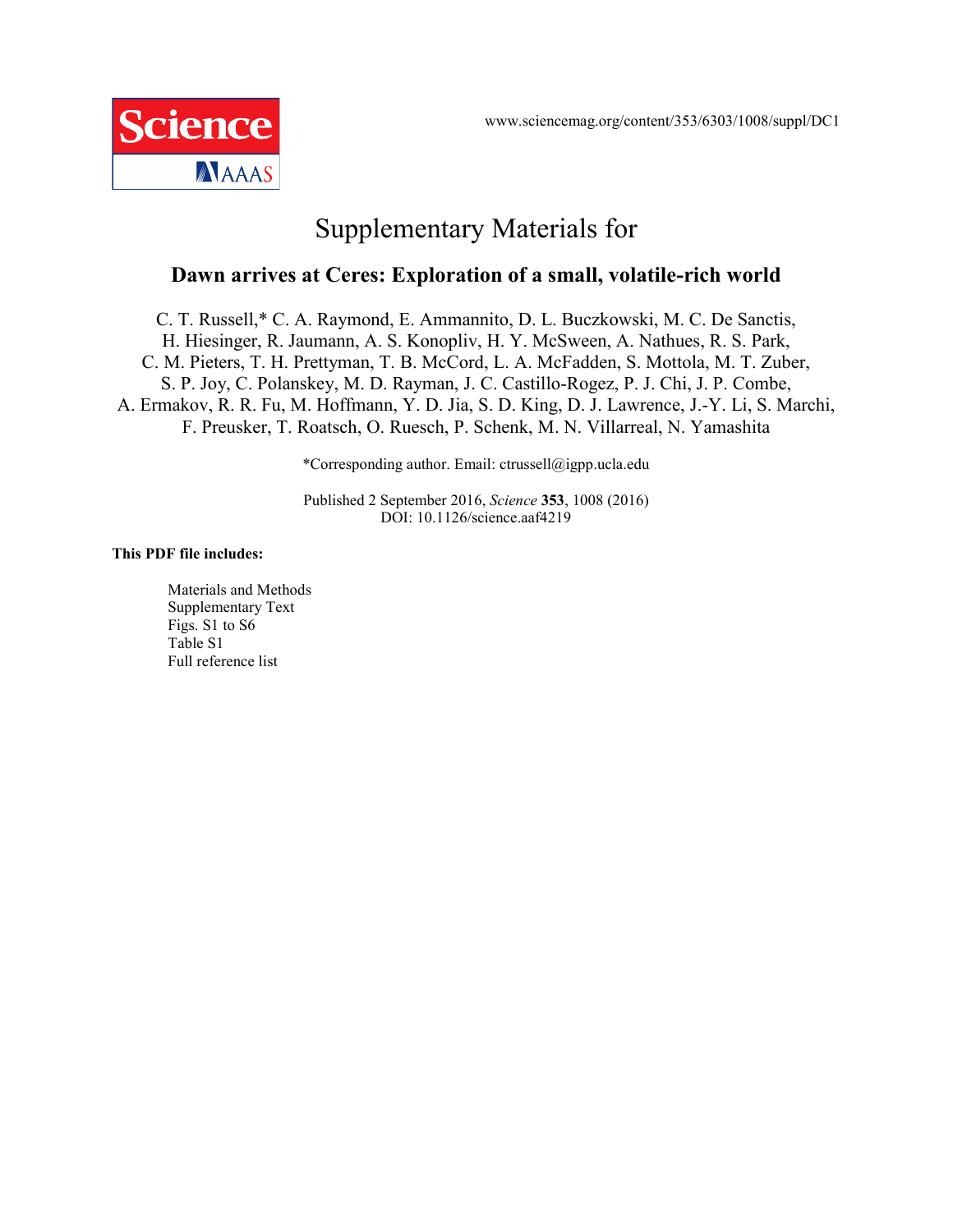## **Supplementary Materials**

#### **Identification of Energetic Electrons by GRaND**

Dawn's Gamma Ray and Neutron Detector (GRaND) consists of a large-volume bismuth germanate (BGO) scintillator surrounded by an anticoincidence shield (ACS). The BGO scintillator is an efficient gamma ray spectrometer. The ACS, which consists of four sensors, serves the dual purpose of identifying cosmic rays and removing them from the particle count and neutron detector. Strong bursts in counts reported here were recorded by the outboard  $(+Z)$ "phosphor sandwich" (phoswich), an ACS sensor that points towards the center of Ceres during science data acquisition. The phoswich consists of optically coupled lithium-loaded glass and boron-loaded plastic scintillators. All of the scintillators on GRaND are read out by photomultiplier tubes. See (*29*) for a detailed description of the instrument.

The broad peak in the time series for the outboard phoswich and BGO scintillator (from 18-21 June, Fig. 4 & Fig. S1) includes contributions from solar protons with sufficient energy to induce nuclear reactions in spacecraft materials. During this period, we observed an increase in the intensity of reaction gamma rays at 4.4-, 6.1-, and 6.9/7.1-MeV, corresponding to the first excited level of <sup>12</sup>C, the second excited level of <sup>16</sup>O, and third/fourth levels of <sup>16</sup>O, respectively (Fig. S2). The gamma rays are likely produced by inelastic scattering of protons with C and O in the outer layers of the spacecraft and instrument housing. Protons below about 4 MeV cannot excite these levels, nor can they penetrate GRaND's housing. Since the rapid bursts seen in the phoswich do not appear in the BGO time series, they are not the result of changes in the flux of energetic ions. Electrons are the only viable alternative. The sensitive side of the detector was toward Ceres when these rapid bursts were seen. After June 21, the intensity of the gamma ray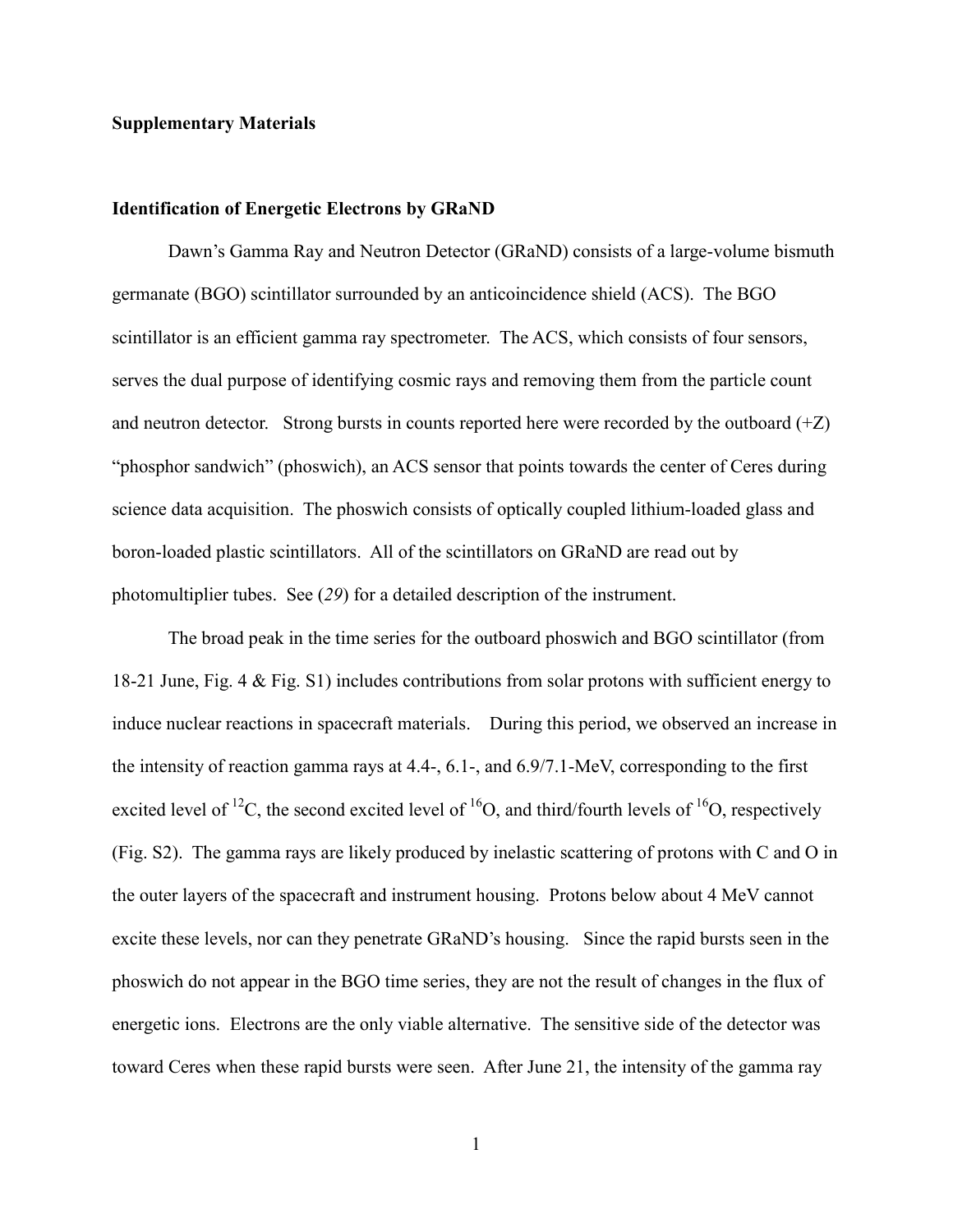peaks was consistent with excitation by galactic cosmic rays, as observed during quiet Sun conditions (Fig. S2) (*29*).

The distribution of energy deposited in the phoswich by the spike-producing particles ranges from equivalent energies deposited by an electron of 20 keV (the lower energy detection threshold) to about 100 keV (Fig. S3). The contribution from the spikes was determined by subtracting the pulse height spectrum measured during a quiet time from a period of intense bursts (marked W1 and W2 in Fig. S1). The energy scale is set by the approximate location of the 93 keV <sup>10</sup>B (n, $\alpha$ ) reaction peak in the phoswich pulse height spectrum, observed in December 2015, when Dawn reached its low altitude orbit.

Electrons with kinetic energies greater than about 2 MeV can penetrate GRaND's housing, depositing energy in the phoswich; however, bremsstrahlung photons made by these electrons can reach the BGO scintillator. Consequently, given the absence of bursts in the BGO time series, it is unlikely that MeV electrons cause these. Electrons with somewhat lower energies can make bremsstrahlung photons that can reach the housing. These photons would be fully absorbed in the phoswich and structural materials. As such, the maximum observed electron equivalent energy deposition of 100 keV is a reasonable upper bound for the kinetic energy of the incident electrons produced by the bursts.

The MESSENGER gamma ray and neutron spectrometer (MGRNS) observed hundreds of energetic electron bursts while in orbit around Mercury (*35*). The detection mechanism was determined to be production of bremsstrahlung photons by the interaction of swift electrons with the sensor housing materials. Because the GRaND and MGRNS use similar sensor technology, the same mechanism is valid for GRaND.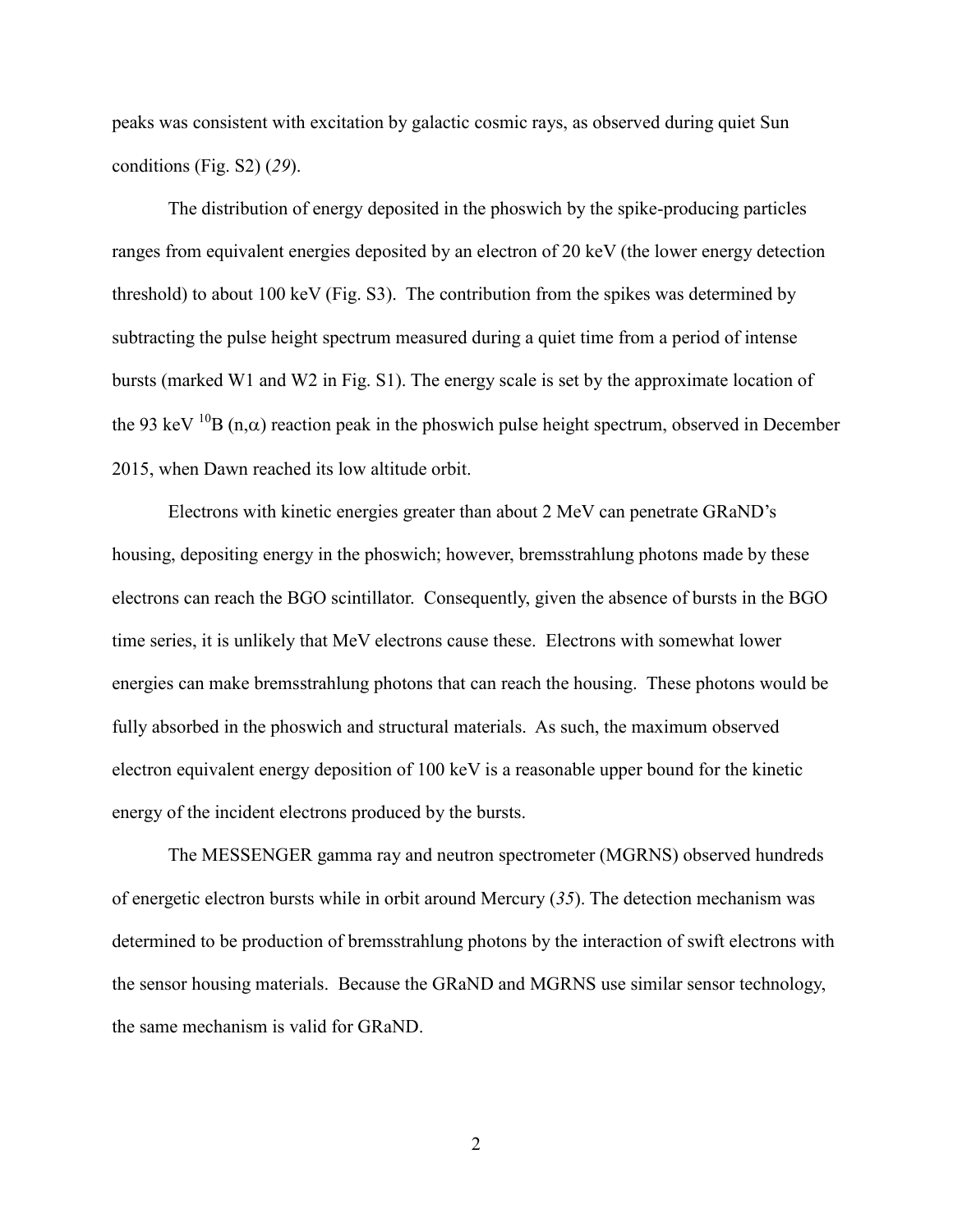The trajectory of the Dawn spacecraft in longitude and latitude in a Ceres centered coordinate system oriented toward the Sun is shown in Figure S4. Symbols along the trajectory show the locations of the bursts. Shapes of the symbols indicate the orbit on which the event occurred. Symbol size indicates strength. The superposition of the bursts of electrons on the three orbits indicates the source of electrons was present for an entire week, much longer than the duration of the solar proton event. The formation of a temporary bow shock in the solar wind flow past Ceres can explain the continuous electron acceleration.

## **Model Used for Cerean Bow Shock**

A single fluid ideal magnetohydrodynamic (MHD) model is used to simulate the massloading around Ceres (*36*). While other codes might treat the problem in greater detail, the MHD code has been used by the authors in similar problems and they are familiar with the code. Such a bow shock would arise when the atmospheric density and resultant ionization rate is sufficiently high. Typical values of the solar wind expected at Ceres based on spherical expansion of the solar wind observed on average at 1AU are given in Table S1.

**Table S1. Solar wind parameters applied to the upstream solar wind at Ceres.** The total ionization rate is estimated for water group neutrals to ionize via photoionization, while proton and electron impact ionization may substantially enhance this value during solar energetic particle events. The charge exchange rate is estimated for water group ion reactions (*37)*.

| <b>Parameters</b>                | <b>Value Used</b>                                 |
|----------------------------------|---------------------------------------------------|
| SW Number density, $n_i$         | $1.3 \text{ cm}^{-3}$                             |
| Velocity, $u_{sw}$               | $500$ km/s                                        |
| Interplanetary magnetic field, B | $1.54$ nT                                         |
| Solar wind plasma temperature, T | $10^5$ K                                          |
| Ionization rate, per molecule    | $2 \times 10^{-7}$ s <sup>-1</sup>                |
| Ion-neutral charge exchange rate | $2 \times 10^{15}$ m <sup>3</sup> s <sup>-1</sup> |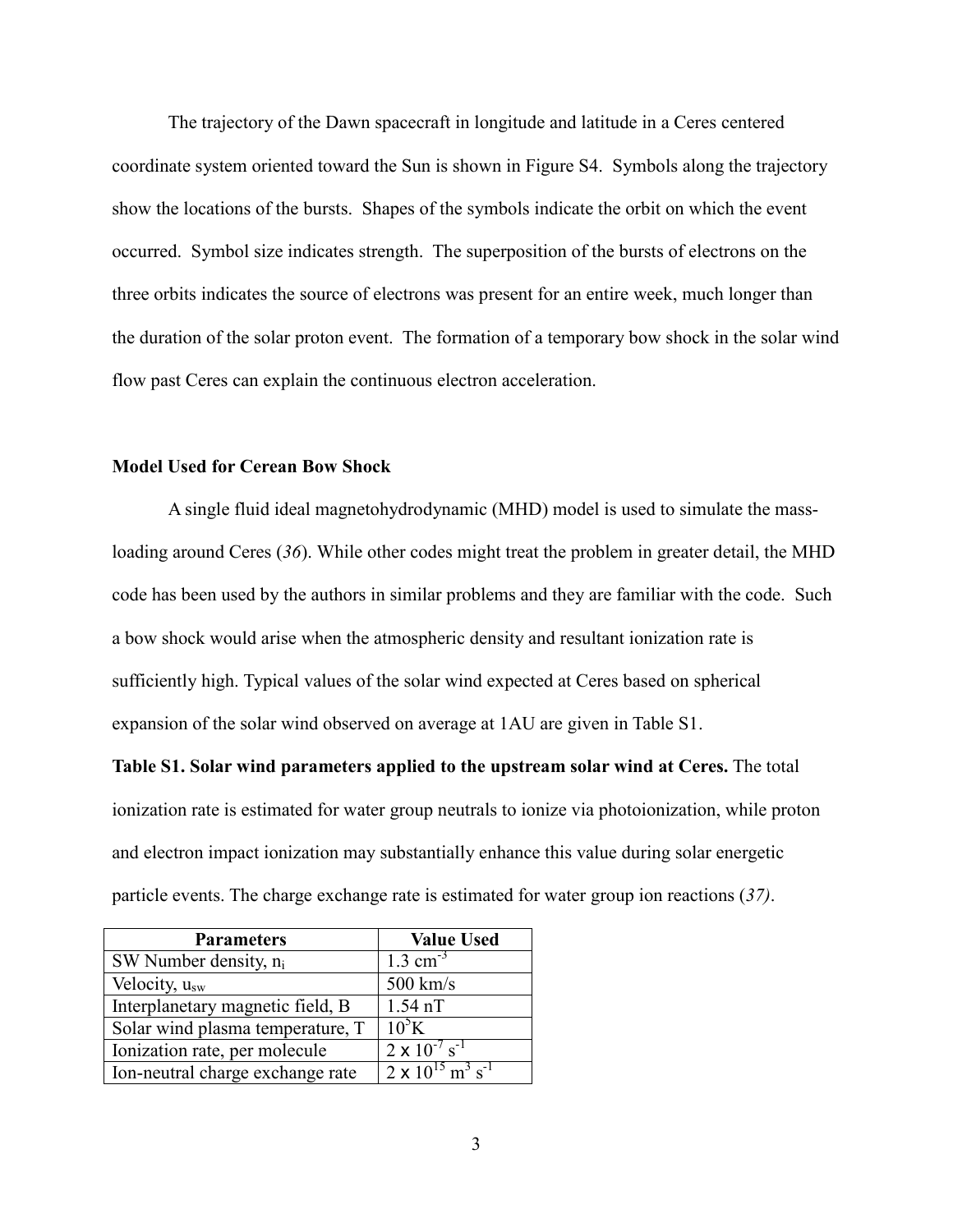To simulate this interaction with the solar wind we assume that the cerean atmosphere is solely H<sub>2</sub>O molecules. Neither water group species nor neutral cloud shape are expected to change the location of the bow shock. Gravity on Ceres is substantial so a constant outflow flux of Q = 90 kg/s with a scale height of H = 4 R<sub>C</sub> (Ceres radii) is used to simulate a spherically symmetric gas halo around Ceres. This is 15 times the Herschel Space Observatory observation and assumes that the solar proton event has released adsorbed  $H_2O$  from the surface. The neutral density at a distance r from the center of Ceres is n = Q exp (-r/H) /  $4\pi u$  r<sup>2</sup> where u = 0.36 km/s is a constant expansion of the cloud corresponding to a surface temperature of 180 K. The surface of Ceres is treated as an absorbing boundary where the plasma is absorbed by the surface and no induction is assumed. The modeled bow shock is shown in 2D projections in Figure S5. The shock is approximately 2 Rc from the subsolar Ceres surface. Possible interplanetary magnetic field orientations are shown as straight lines that intersect the strongest burst locations and are tangent to the bow shock surface.

Since the solar wind electrons can be accelerated to high energies at the point of tangency of the solar wind magnetic field with the bow shock, we examine in Figure S5 the magnetic field geometry that would provide tangent field lines starting at the Dawn spacecraft at the locations for which strong energetic electron bursts were seen. The events seen by the +Z detector were all observed on the dawn side of the planet in the southern hemisphere. The figure shows that the same direction of the interplanetary magnetic field could provide this tangency on all four days. For spacecraft locations behind Ceres (as seen from the Sun) or in the northern hemisphere, it would be unlikely for the magnetic field, which has an Archimedean spiral direction so that it approaches Ceres on average about 75º from the solar direction on the morning side, to be tangent to the shock surface. The southern morning segment of the orbit is the segment where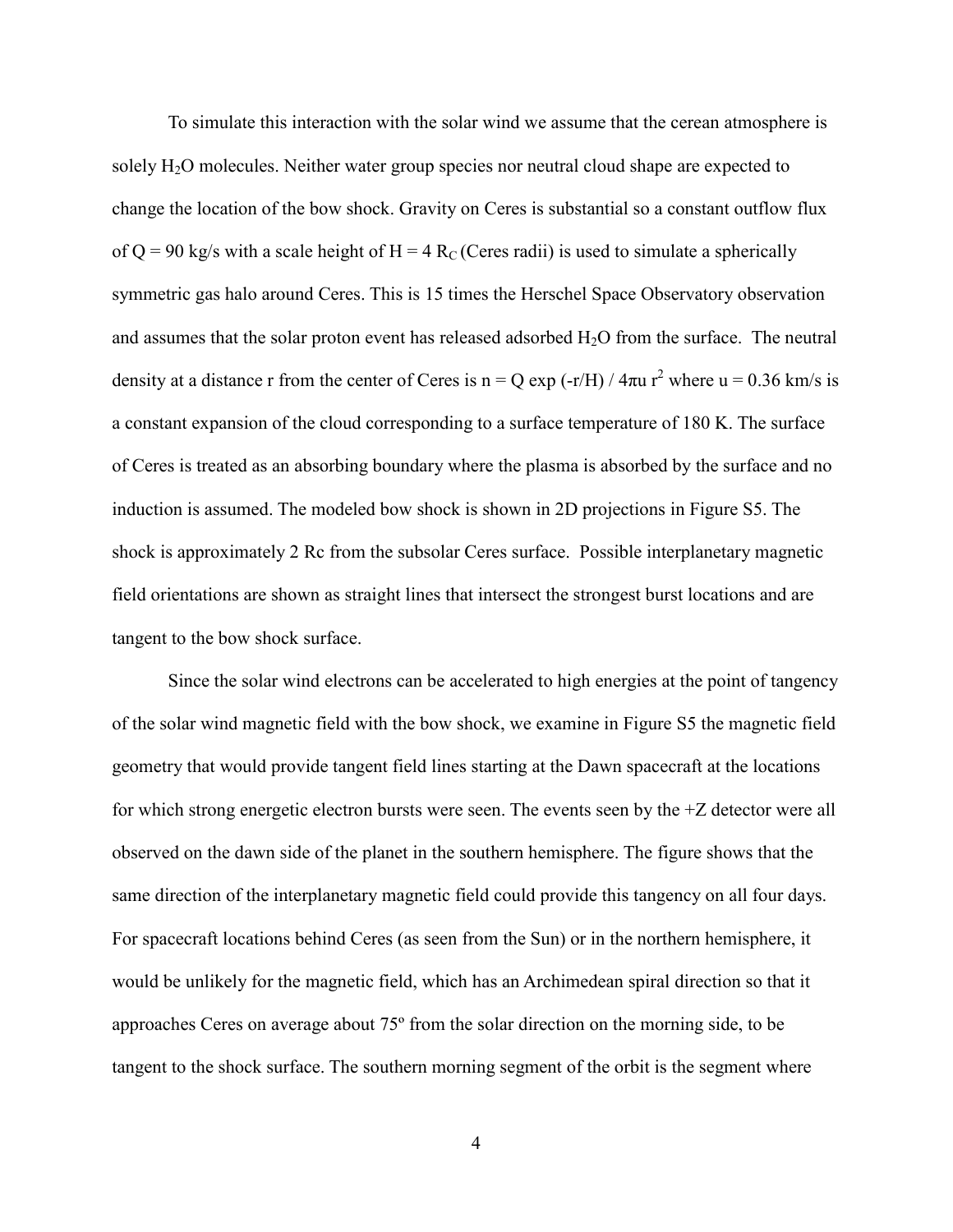tangency is most likely. The outboard phoswich detector on Dawn was continuously pointed in the Ceres direction throughout this period.

An alternate way of deflecting the solar wind at Ceres is if Ceres became magnetized. This could occur if a magnetic cloud were present in the solar wind, such as the magnetic clouds that accompany a coronal mass ejection. When this magnetic cloud reached Ceres, it could induce electric currents inside Ceres if Ceres were sufficiently electrically conducting in its interior. This magnetic field would continue to build up as long as the magnetic cloud existed at Ceres and would begin to decay at the same rate as it built up after the magnetic cloud passed. This scenario notionally could produce a transient magnetosphere and bow shock such as our simulation produced above.

In order to test this second bow shock production mechanism, we use a different simulation because we now must treat the interior of Ceres and not the region outside of Ceres. We numerically calculate the magnetic diffusion into Ceres, assuming that an electrically conducting shield is present inside the dwarf planet. This hypothesis is consistent with Dawn observations that suggest the interior of Ceres contains brines, but we need to determine whether a strong enough and permanent enough effect can be produced by this scenario.

Magnetic diffusion is governed by the equation

$$
\nabla^2 \mathbf{A} = \mu \sigma d\mathbf{A} / dt \tag{S1}
$$

where **A** is the magnetic vector potential. We model a cylindrical domain with a 10 Ceres radii  $(R_C)$  height and a 10  $R_C$  of the cross section. Ceres is at the center of this volume. We then apply a uniform magnetic field along the cylinder at its outer boundary, and the magnetic field everywhere in the model including inside Ceres is calculated in 3D using finite element modeling using FlexPDE software (*38*).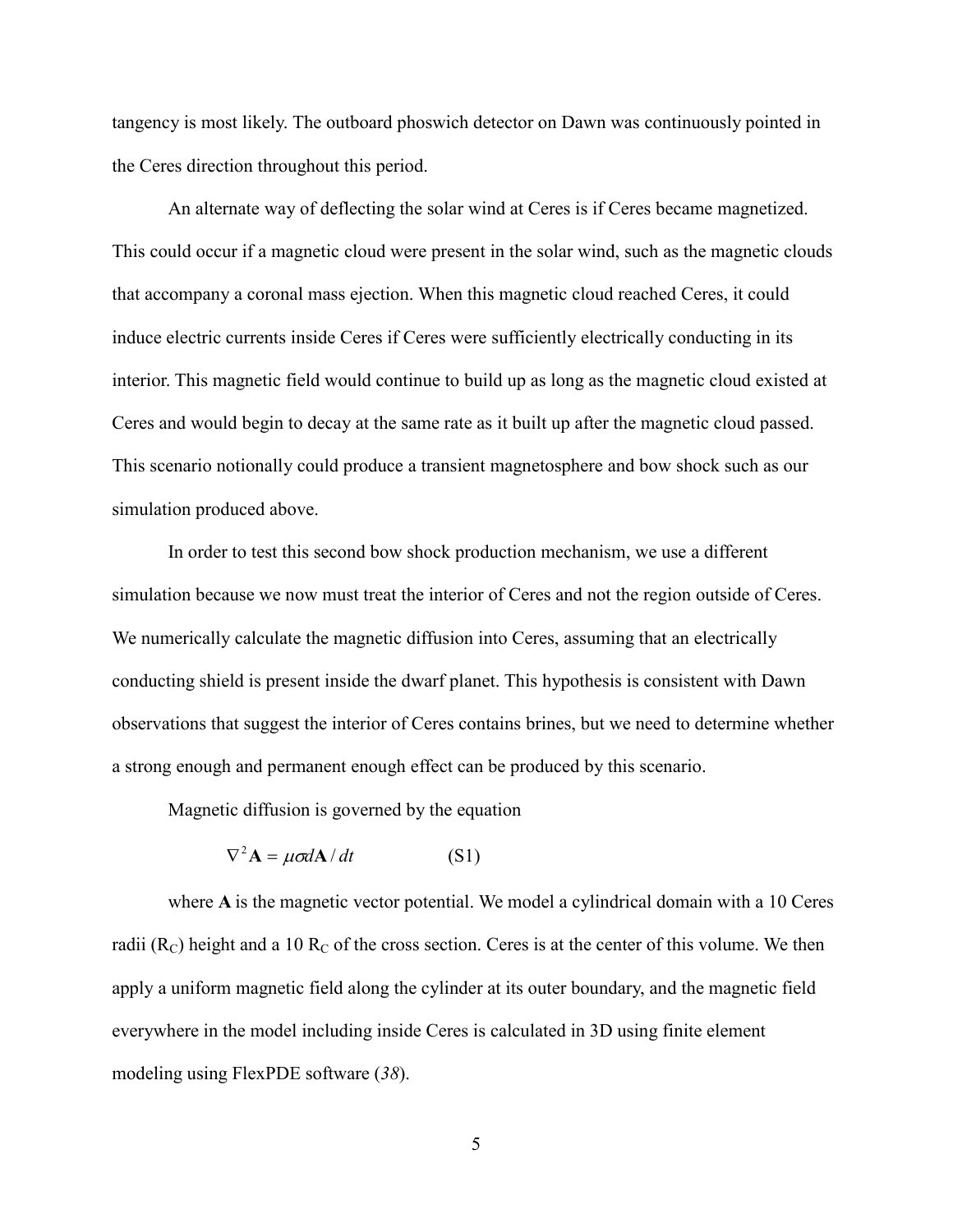We assume that the conducting shell in Ceres is a thin sphere beginning at the planetary surface and extending into Ceres some depth. The values of the electrical conductivity used are: inside Ceres but outside the conducting shell 0.01 s/m; in the shell, 25 s/m, outside Ceres, 0. The magnetic permeability is  $4\pi \times 10^{-7}$  at all points. Twenty-five s·m<sup>-1</sup> is close to the maximum for a saturated NaCl solution and is as high as we would expect a natural brine to possess (*39*).

The calculation of the magnetic field vectors began with the application of the external uniform field for a period of 25d at which point the field had completely diffused into the planet. Between  $t = 0$  (on day 25) and  $t = 0.01d$ , the external uniform field as linearly brought to zero, allowing the magnetic field inside the planet to gradually diffuse outward. Figure S6 shows the decay of the surface magnetic field magnitude at the pole of this induced dipole for shell thicknesses of 2%, 4%, 6%, 8%, and 10% of a Ceres radius.

The results shown in Figure S6 indicate that the thicker the shell, the longer the decay time is. However, the half-life of a field ranges from only 0.5 to 1.5 days. Furthermore, we used a conductivity of 25 s/m, as high as what we would expect for a naturally occurring brine layer. Hence we do not feel that magnetic induction from a coronal mass injection is the answer to the production of a bow shock at Ceres. A transient bow shock produced by a transient sputtered atmosphere or even the steady-state atmosphere at Ceres is a more likely scenario.

#### **Methods**

The Dawn spacecraft (*41*) carries a communication system operating at 7.180 GHz (uplink) and 8.35 GHz (downlink) that enables radiometric measurements of the velocity of the spacecraft relative to the Earth-based Deep Space Network. These data are used in the gravity investigation to obtain the mass of the bodies orbited and the distribution of that mass (*42*). The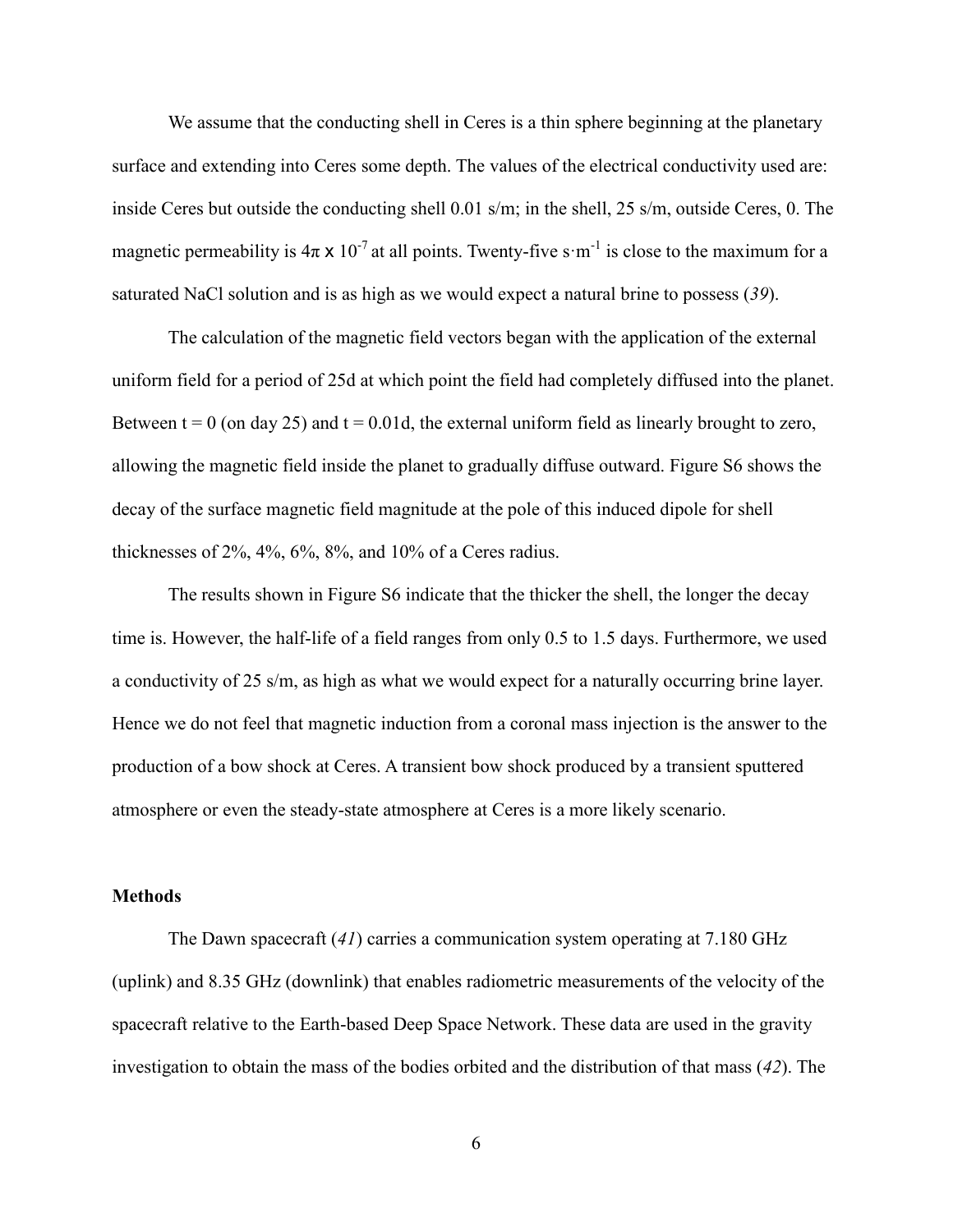cameras on-board the spacecraft are also used to perform optical navigation that complements the radiometric tracking. The combination of these two techniques provides a very accurate measurement of the gravitation field and its harmonic structure as reported herein.

Two techniques are used to define the shape of the body, Stereophotogrammetry and Stereophotoclinometry (*43*). Stereophotogrammetry uses landmarks imaged from differing directions (at least three) to build a three-dimensional model of the surface.

Stereophotoclinometry uses gradations in brightness to deduce slopes on the surface using several different directions of illumination to deduce the three-dimensional shape. These two techniques are both used and compared. The differences between them allow improvements to be developed that increase the accuracy of the technique. These techniques enable calculation of the average density of the body, the rotation axis of the body, and to compare that rotation axis with the orbital pole determined originally from telescopic observations. This allows the calculation of the obliquity, the angle between the rotation axis and orbital pole. This angle determines the seasonal dependence of the illumination on the body's surface.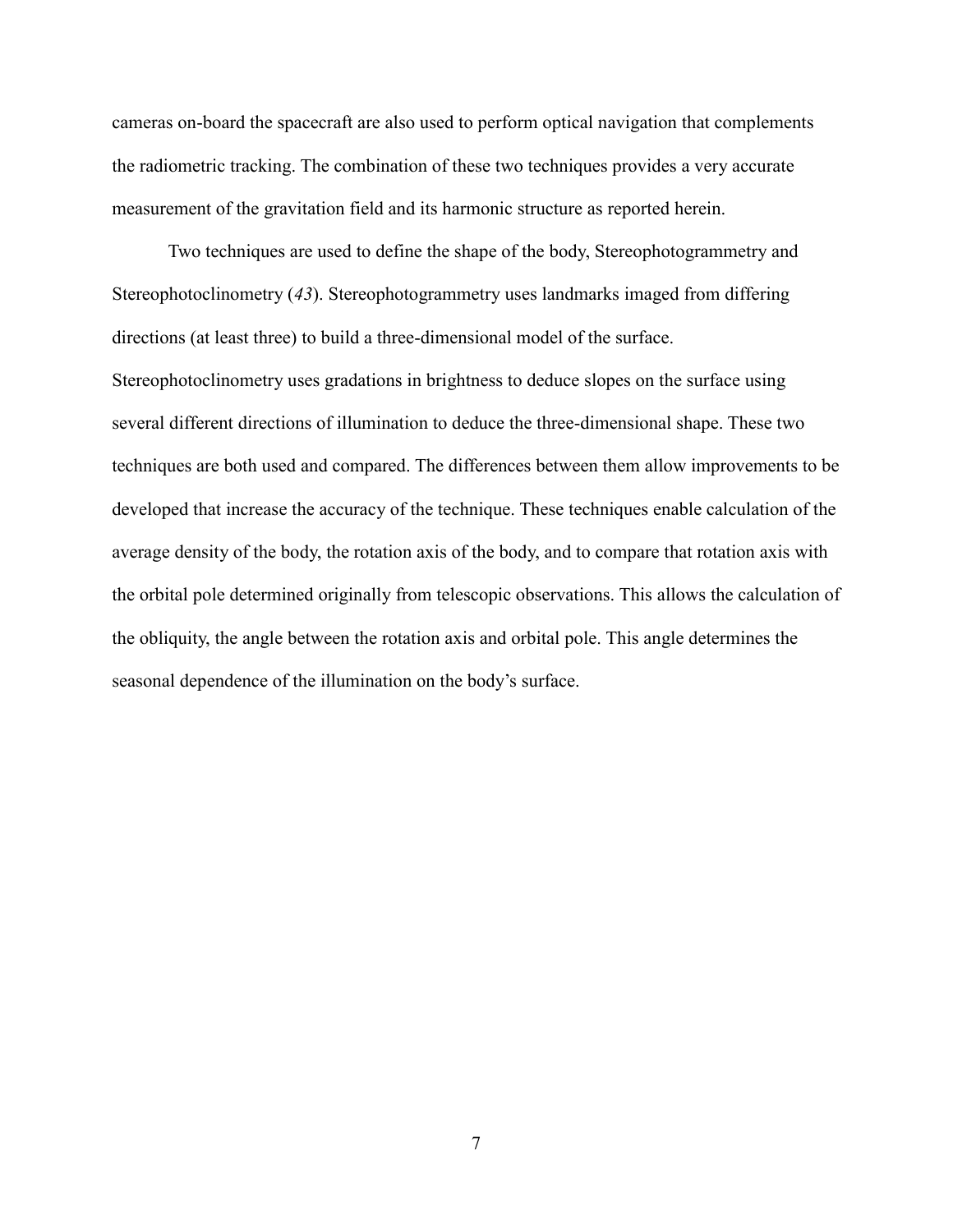# **Supplementary Figures**



**Figure S1. Time series of gross counts for the +Z phoswich and BGO scintillator.** The counting time for each measurement was 210s. Time windows used to determine the pulse height spectrum of energetic electrons (W1 and W2) are marked in red. The spurious event on the  $27<sup>th</sup>$ , which occurred at about 0429:39 6/27/2015 (UTC spacecraft event time) is likely a gamma ray burst (GRB 150627A) detected by the Fermi Gamma-ray Burst Monitor at 0423:24 6/27/2015 (UTC trigger time) (*33*). Long-duration, intense gamma ray bursts can cause spikes in the +Z phoswich time series. Four of these were observed during Ceres orbit through Survey.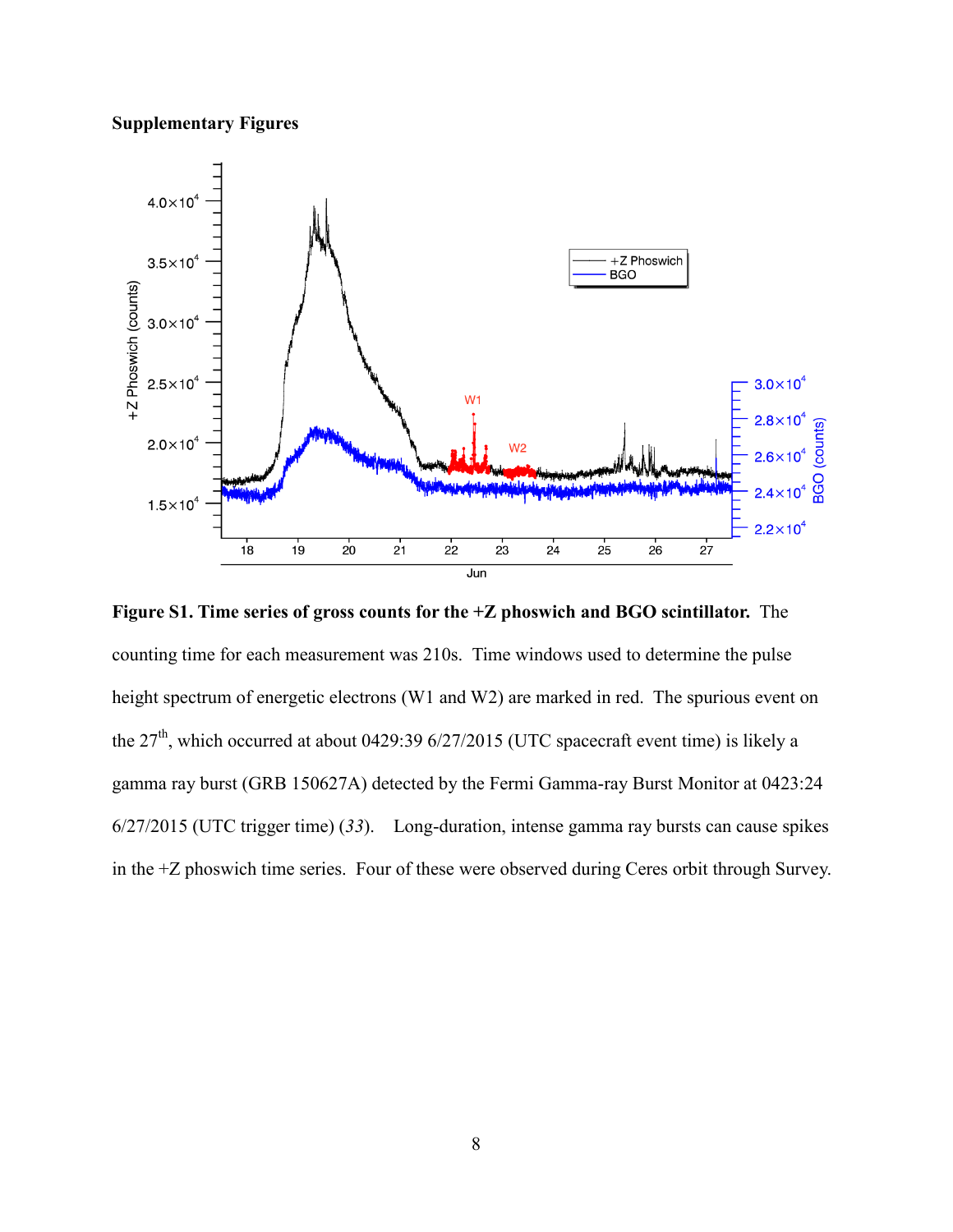

**Figure S2. Peak scintillator spectrum.** The spectrum measured by the BGO scintillator during three days spanning the broad peak (noon-noon, June 18-21) is shown in red. The spectrum acquired during the quiet period that followed (noon-noon June 22-25) is shown in black. Reaction gamma rays are indicated by the residual isotope.



**Figure S3. Histogram of energy deposition during the bursts.** The data were obtained by subtracting the phoswich pulse height spectrum during a quiet period (W2) from the spectrum observed during a period with bursts (W1). The time series of gross counts above channel 20 does not contain bursts. Consequently, the spectrum for W2 was scaled (by 1.34) to zero the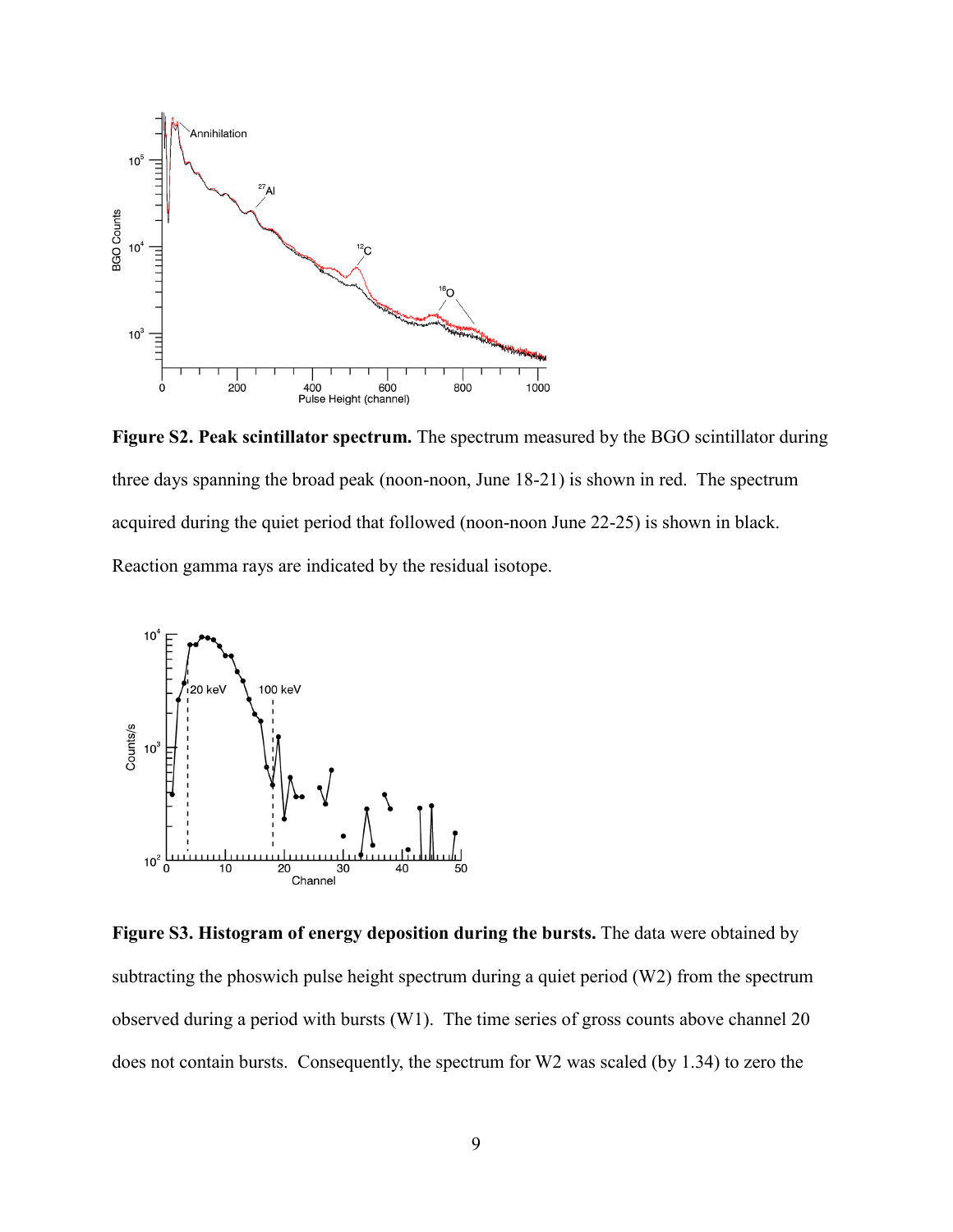counts above channel 20. The vertical lines indicate the approximate range for energy deposition.



**Figure S4. The trajectory of the Dawn spacecraft during the bursts.** The trajectory is given in solar longitude and latitude for the three orbits on which bursts occurred, showing the location of the bursts along the trajectory. These occurred when the spacecraft was in its 4900 km circular orbit. Symbol sizes reflect event intensities.



**Figure S5. Modeled shock surface in two planes.** The left-hand panel (view from dusk) shows the cross section of the simulated interaction in the plane containing the solar wind flow and the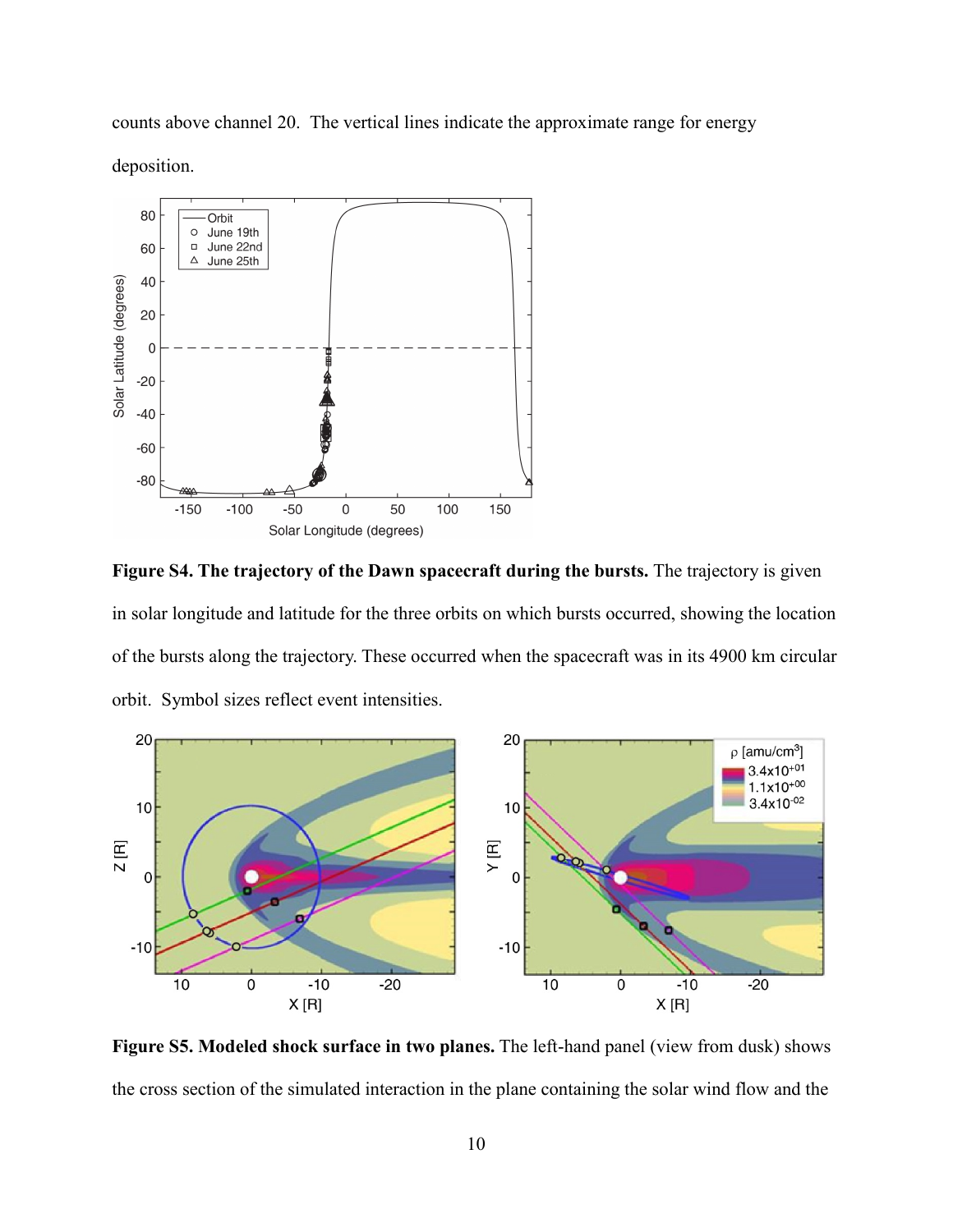Ceres rotation axis. Locations at which strong electron bursts were observed on the three orbits over a week period are shown with open circles. The right-hand panel (view from above the north pole) shows the orthogonal X-Y projection. The solid lines show a possible field orientation that would be close to tangency with the postulated Ceres bow shock. Black squares indicate near tangent intersections with the shock surface. Other orientations that might also be tangent to the shock on the three orbits appear to be less likely than these, given the usual Archimedean spiral orientation of the solar wind magnetic field.



**Figure S6. Magnetostatic solution of the demagnetization of an electrically conducting shield after uniform magnetization.** For bodies the size of Ceres and electrical conductivities of naturally occurring brines, the decay is too rapid to explain a week-long appearance of a planetary bow shock after a passage of an interplanetary coronal mass ejection.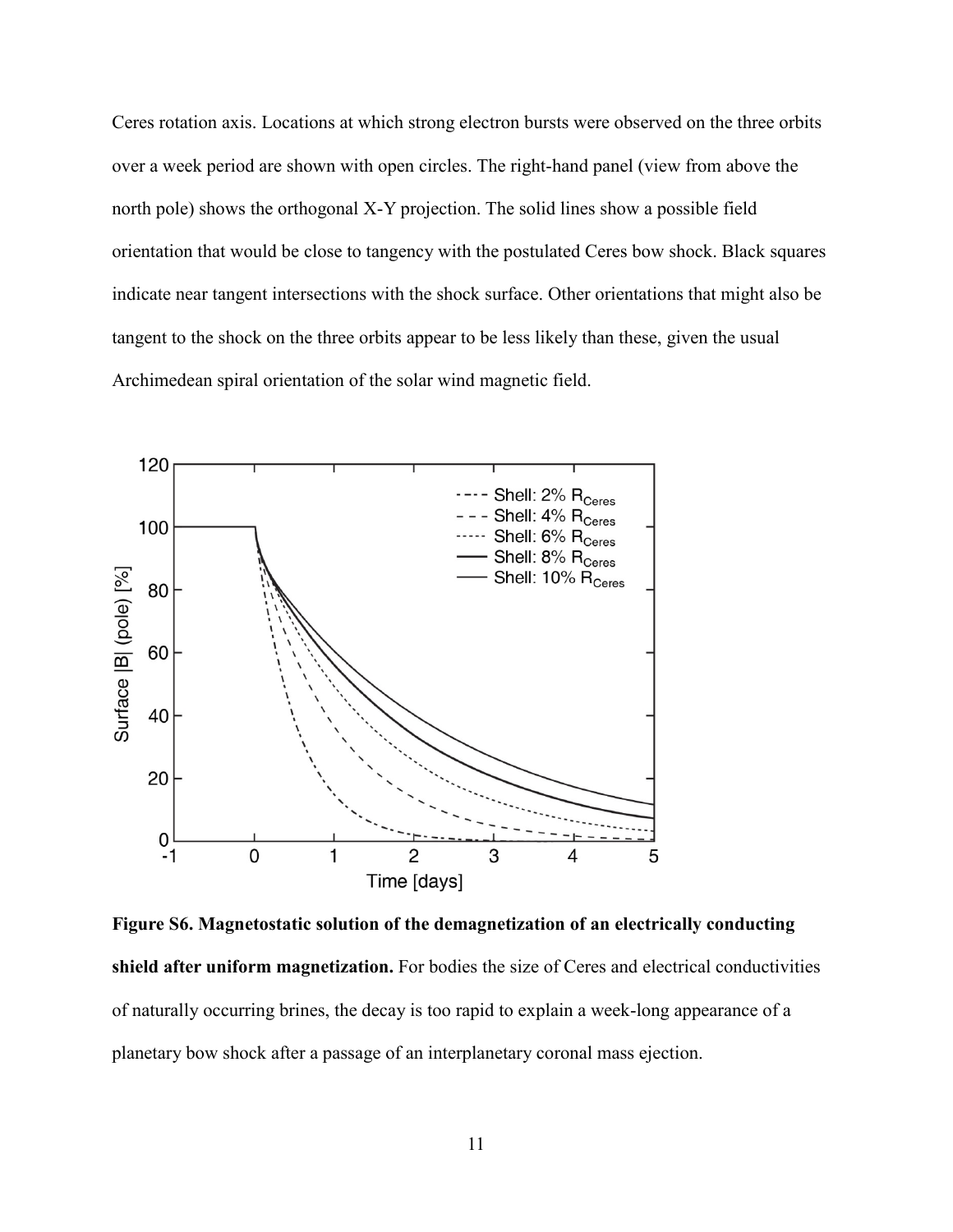## **References and Notes**

- 1. C. Peebles, *Asteroids: A History* (Smithsonian Institution Scholarly Press, 2000).
- 2. C. T. Russell, H. Y. McSween, R. Jaumann, C. A. Raymond, The Dawn Mission to Ceres and Vesta, in *Asteroids IV*, P. Michel, F. E. DeMeo, W. F. Bottke, Eds. (Univ. of Arizona Press, 2015), pp. 419–432.
- 3. A. S. Rivkin, J.-Y. Li, R. E. Milliken, L. F. Lim, A. J. Lovell, B. E. Schmidt, L. A. McFadden, B. A. Cohen, The surface composition of Ceres. *Space Sci. Rev.* **163**, 95–116 (2011). [doi:10.1007/s11214-010-9677-4](http://dx.doi.org/10.1007/s11214-010-9677-4)
- 4. W. J. Webster *et al*., The microwave spectrum on asteroid Ceres. *Astrophys. J.* **95**, 1263–1268 (1988).
- 5. P. C. Thomas, J. W. Parker, L. A. McFadden, C. T. Russell, S. A. Stern, M. V. Sykes, E. F. Young, Differentiation of the asteroid Ceres as revealed by its shape. *Nature* **437**, 224– 226 (2005)[.doi:10.1038/nature03938](http://dx.doi.org/10.1038/nature03938) [Medline](http://www.ncbi.nlm.nih.gov/entrez/query.fcgi?cmd=Retrieve&db=PubMed&list_uids=16148926&dopt=Abstract)
- 6. A. S. Konopliv, S. W. Asmar, W. M. Folkner, Ö. Karatekin, D. C. Nunes, S. E. Smrekar, C. F. Yoder, M. T. Zuber, Mars high resolution gravity fields from MRO, Mars seasonal gravity, and other dynamical parameters. *Icarus* **211**, 401–428 (2011). [doi:10.1016/j.icarus.2010.10.004](http://dx.doi.org/10.1016/j.icarus.2010.10.004)
- 7. T. B. McCord, C. Sotin, Ceres: Evolution and current state. *J. Geophys. Res.* **110**, E05009 (2005). [doi:10.1029/2004JE002244](http://dx.doi.org/10.1029/2004JE002244)
- 8. J. C. Castillo-Rogez, T. B. McCord, Ceres' evolution and present state constrained by shape data. *Icarus* **205**, 443–459 (2010). [doi:10.1016/j.icarus.2009.04.008](http://dx.doi.org/10.1016/j.icarus.2009.04.008)
- 9. M. F. A'Hearn, P. D. Feldman, Water vaporization on Ceres. *Icarus* **98**, 54–60 (1992). [doi:10.1016/0019-1035\(92\)90206-M](http://dx.doi.org/10.1016/0019-1035(92)90206-M)
- 10. M. Küppers, L. O'Rourke, D. Bockelée-Morvan, V. Zakharov, S. Lee, P. von Allmen, B. Carry, D. Teyssier, A. Marston, T. Müller, J. Crovisier, M. A. Barucci, R. Moreno, Localized sources of water vapour on the dwarf planet (1) Ceres. *Nature* **505**, 525–527 (2014)[.doi:10.1038/nature12918](http://dx.doi.org/10.1038/nature12918) [Medline](http://www.ncbi.nlm.nih.gov/entrez/query.fcgi?cmd=Retrieve&db=PubMed&list_uids=24451541&dopt=Abstract)
- 11. T. V. V. King, R. N. Clark, W. M. Calvin, D. M. Sherman, R. H. Brown, Evidence for ammonium-bearing minerals on ceres. *Science* **255**, 1551–1553 (1992)[.doi:10.1126/science.255.5051.1551](http://dx.doi.org/10.1126/science.255.5051.1551) [Medline](http://www.ncbi.nlm.nih.gov/entrez/query.fcgi?cmd=Retrieve&db=PubMed&list_uids=17820166&dopt=Abstract)
- 12. R. E. Milliken, A. S. Rivkin, Brucite and carbonate assemblages from altered olivine-rich materials on Ceres. *Nat. Geosci.* **2**, 258–261 (2009). [doi:10.1038/ngeo478](http://dx.doi.org/10.1038/ngeo478)
- 13. M. C. De Sanctis, E. Ammannito, A. Raponi, S. Marchi, T. B. McCord, H. Y. McSween, F. Capaccioni, M. T. Capria, F. G. Carrozzo, M. Ciarniello, A. Longobardo, F. Tosi, S. Fonte, M. Formisano, A. Frigeri, M. Giardino, G. Magni, E. Palomba, D. Turrini, F. Zambon, J. P. Combe, W. Feldman, R. Jaumann, L. A. McFadden, C. M. Pieters, T. Prettyman, M. Toplis, C. A. Raymond, C. T. Russell, Ammoniated phyllosilicates with a likely outer Solar System origin on (1) Ceres. *Nature* **528**, 241–244 (2015)[.doi:10.1038/nature16172](http://dx.doi.org/10.1038/nature16172) [Medline](http://www.ncbi.nlm.nih.gov/entrez/query.fcgi?cmd=Retrieve&db=PubMed&list_uids=26659184&dopt=Abstract)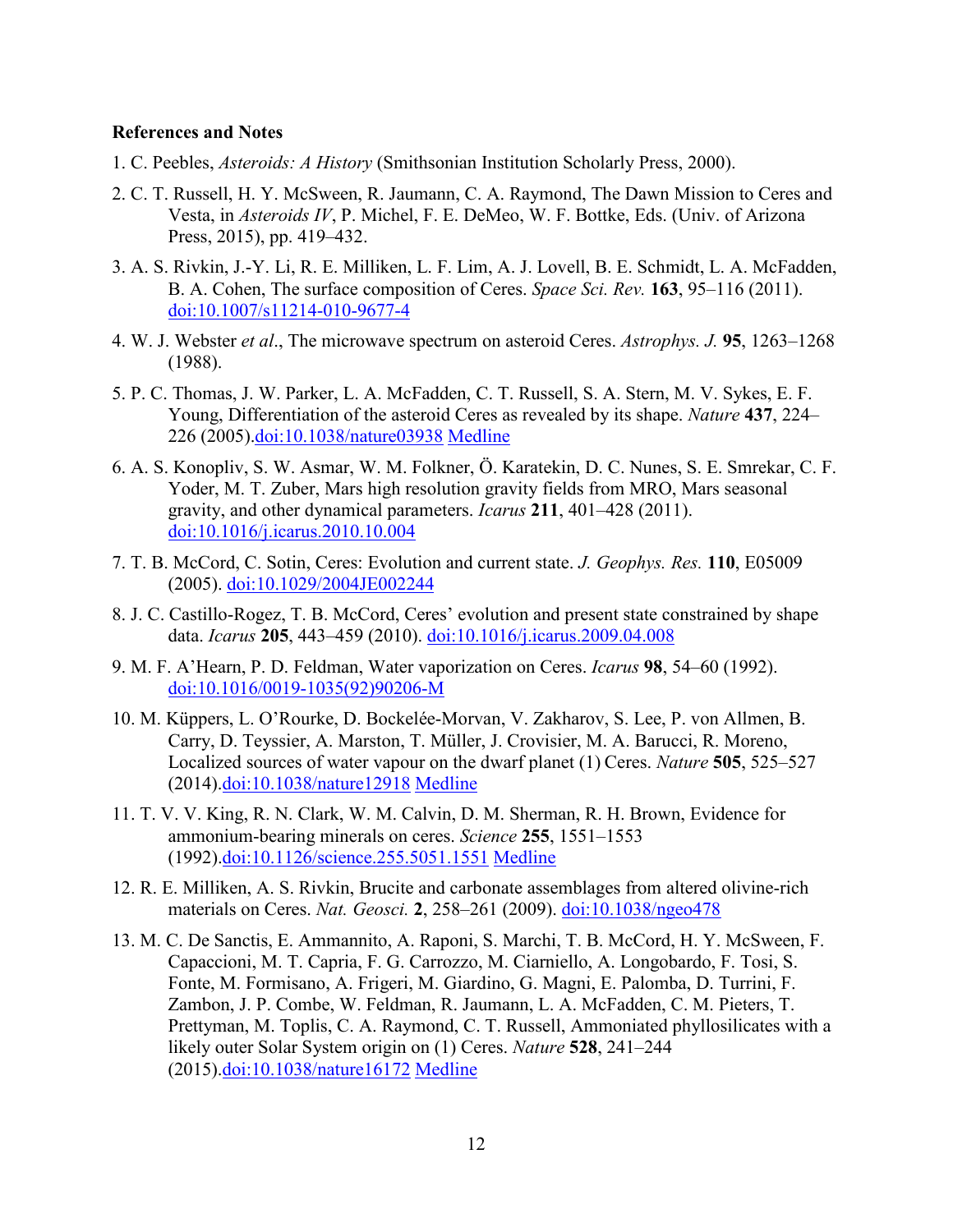- 14. T. Roatsch, E. Kersten, K.-D. Matz, F. Preusker, F. Scholten, R. Jaumann, C. A. Raymond, C. T. Russell, Ceres Survey Atlas derived from Dawn Framing Camera images. *Planet. Space Sci.* **121**, 115–120 (2016). [doi:10.1016/j.pss.2015.12.005](http://dx.doi.org/10.1016/j.pss.2015.12.005)
- 15. M. A. Chamberlain, M. V. Sykes, G. A. Esquerdo, Ceres lightcurve analysis Period determination. *Icarus* **188**, 451–456 (2007). [doi:10.1016/j.icarus.2006.11.025](http://dx.doi.org/10.1016/j.icarus.2006.11.025)
- 16. J. D. Drummond, B. Carry, W. J. Merline, C. Dumas, H. Hammel, S. Erard, A. Conrad, P. Tamblyn, C. R. Chapman, Dwarf planet Ceres: Ellipsoid dimensions and rotational pole from Keck and VLT adaptive optics images. *Icarus* **236**, 28–37 (2014). [doi:10.1016/j.icarus.2014.03.038](http://dx.doi.org/10.1016/j.icarus.2014.03.038)
- 17. J.-Y. Li, V. Reddy, A. Nathues, L. L. Corre, M. R. M. Izawa, E. A. Cloutis, M. V. Sykes, U. Carsenty, J. C. Castillo-Rogez, M. Hoffmann, R. Jaumann, K. Krohn, S. Mottola, T. H. Prettyman, M. Schaefer, P. Schenk, S. E. Schröder, D. A. Williams, D. E. Smith, M. T. Zuber, A. S. Konopliv, R. S. Park, C. A. Raymond, C. T. Russell,, Surface albedo and spectral variability of Ceres. *Astrophys. J.* **817**, L22 (2016). [doi:10.3847/2041-](http://dx.doi.org/10.3847/2041-8205/817/2/L22) [8205/817/2/L22](http://dx.doi.org/10.3847/2041-8205/817/2/L22)
- 18. A. Nathues, M. Hoffmann, M. Schaefer, L. Le Corre, V. Reddy, T. Platz, E. A. Cloutis, U. Christensen, T. Kneissl, J.-Y. Li, K. Mengel, N. Schmedemann, T. Schaefer, C. T. Russell, D. M. Applin, D. L. Buczkowski, M. R. M. Izawa, H. U. Keller, D. P. O'Brien, C. M. Pieters, C. A. Raymond, J. Ripken, P. M. Schenk, B. E. Schmidt, H. Sierks, M. V. Sykes, G. S. Thangjam, J.-B. Vincent, Sublimation in bright spots on (1) Ceres. *Nature* **528**, 237–240 (2015)[.doi:10.1038/nature15754](http://dx.doi.org/10.1038/nature15754) [Medline](http://www.ncbi.nlm.nih.gov/entrez/query.fcgi?cmd=Retrieve&db=PubMed&list_uids=26659183&dopt=Abstract)
- 19. M. C. De Sanctis, A. Raponi, E. Ammannito, M. Ciarniello, M. J. Toplis, H. Y. McSween, J. C. Castillo-Rogez, B. L. Ehlmann, F. G. Carrozzo, S. Marchi, F. Tosi, F. Zambon, F. Capaccioni, M. T. Capria, S. Fonte, M. Formisano, A. Frigeri, M. Giardino, A. Longobardo, G. Magni, E. Palomba, L. A. McFadden, C. M. Pieters, R. Jaumann, P. Schenk, R. Mugnuolo, C. A. Raymond, C. T. Russell, Bright carbonate deposits as evidence of aqueous alteration on (1) Ceres. *Nature* **536**, 54–57 (2016)[.doi:10.1038/nature18290](http://dx.doi.org/10.1038/nature18290) [Medline](http://www.ncbi.nlm.nih.gov/entrez/query.fcgi?cmd=Retrieve&db=PubMed&list_uids=27362221&dopt=Abstract)
- 20. E. Ammannito *et al*., Distribution of phyllosilicates on the surface of Ceres. *Science* **353**, aaf4279 (2016).
- 21. O. Ruesch *et al*., Cryovolcanism on Ceres. *Science* **353**, aaf4286 (2016).
- 22. D. A. Williams, D. P. O'Brien, P. M. Schenk, B. W. Denevi, U. Carsenty, S. Marchi, J. E. C. Scully, R. Jaumann, M. C. De Sanctis, E. Palomba, E. Ammannito, A. Longobardo, G. Magni, A. Frigeri, C. T. Russell, C. A. Raymond, T. M. Davison, Lobate and flow-like features on asteroid Vesta. *Planet. Space Sci.* **103**, 24–35 (2014). [doi:10.1016/j.pss.2013.06.017](http://dx.doi.org/10.1016/j.pss.2013.06.017)
- 23. P. Schenk, D. P. O'Brien, S. Marchi, R. Gaskell, F. Preusker, T. Roatsch, R. Jaumann, D. Buczkowski, T. McCord, H. Y. McSween, D. Williams, A. Yingst, C. Raymond, C. Russell, The geologically recent giant impact basins at Vesta's south pole. *Science* **336**, 694–697 (2012)[.doi:10.1126/science.1223272](http://dx.doi.org/10.1126/science.1223272) [Medline](http://www.ncbi.nlm.nih.gov/entrez/query.fcgi?cmd=Retrieve&db=PubMed&list_uids=22582256&dopt=Abstract)
- 24. D. L. Buczkowski *et al*., The Geomorphology of Ceres. *Science* **353**, aaf4332 (2016).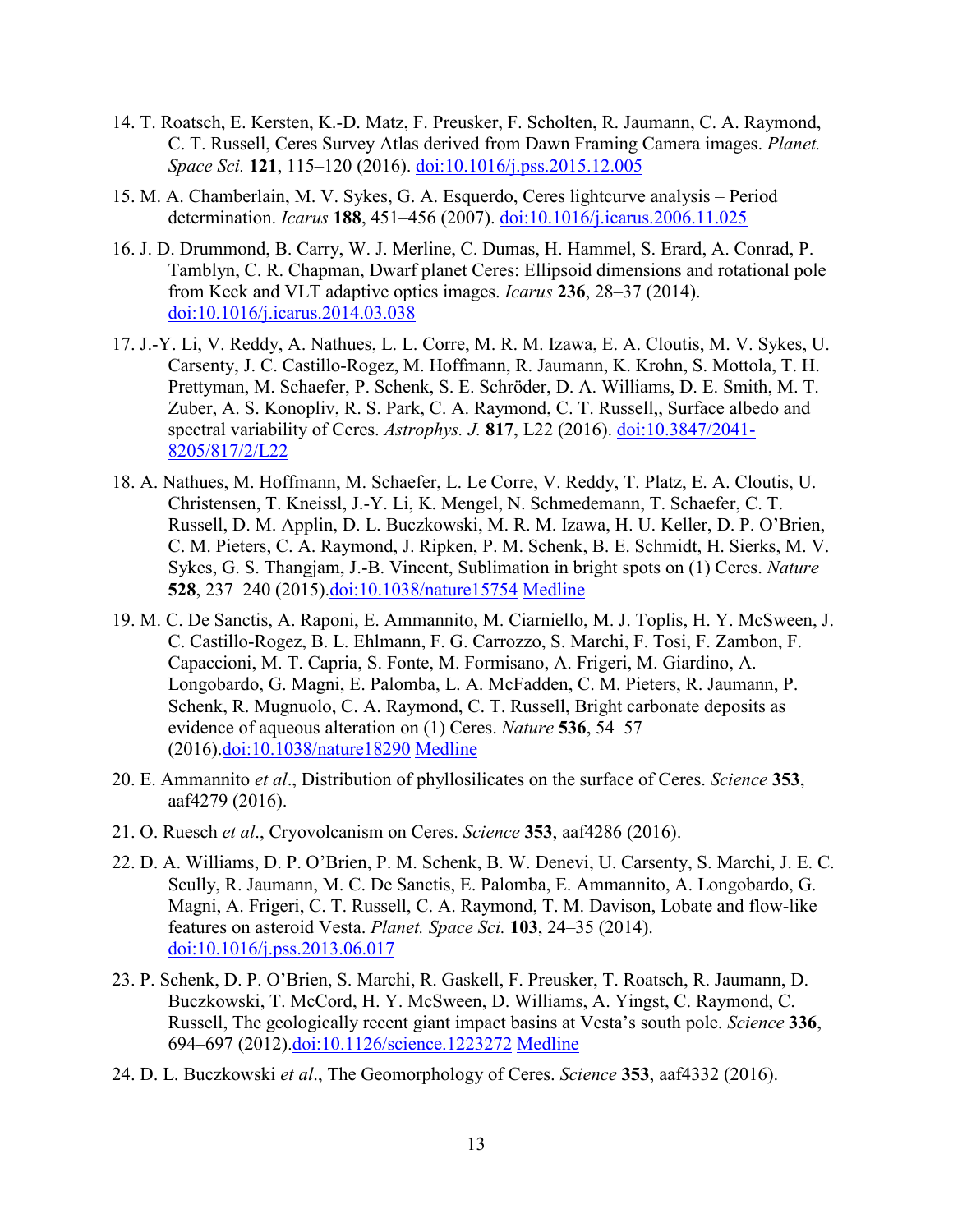- 25. M. E. Bland, Predicted crater morphologies on Ceres: Probing internal structure and evolution. *Icarus* **226**, 510–521 (2013). [doi:10.1016/j.icarus.2013.05.037](http://dx.doi.org/10.1016/j.icarus.2013.05.037)
- 26. H. Hiesinger *et al*., Cratering on Ceres: Implications for its crust and evolution. *Science* **353**, aaf4759 (2016).
- 27. W. B. Durham, S. H. Kirby, L. A. Stern, Effects of dispersed particulate material on the rheology of water ice at planetary conditions. *J. Geophys. Res.* **97**, 20883–20897 (1992). [doi:10.1029/92JE02326](http://dx.doi.org/10.1029/92JE02326)
- 28. J.-P. Combe *et al*., Detection of local H2O exposed at the surface of Ceres. *Science* **353**, aaf3010 (2016).
- 29. L. Roth, N. Ivchenko, K. D. Retherford, N. J. Cunningham, P. D. Feldman, J. Saur, J. R. Spencer, D. F. Strobel, Constraints on an exosphere at Ceres from Hubble Space Telescope observations. *Geophys. Res. Lett.* **43**, 2465–2472 (2016). [doi:10.1002/2015GL067451](http://dx.doi.org/10.1002/2015GL067451)
- 30. T. H. Prettyman, W. C. Feldman, H. Y. McSween, R. D. Dingler, D. C. Enemark, D. E. Patrick, S. A. Storms, J. S. Hendricks, J. P. Morgenthaler, K. M. Pitman, R. C. Reedy, Dawn's Gamma Ray and Neutron Detector. *Space Sci. Rev.* **163**, 371–459 (2011). [doi:10.1007/s11214-011-9862-0](http://dx.doi.org/10.1007/s11214-011-9862-0)
- 31. M. P. Pulupa, S. D. Bale, J. C. Kasper, Langmuir waves upstream of interplanetary shocks: Dependence on shock and plasma parameters. *J. Geophys. Res.* **115**, A04106 (2010). [doi:10.1029/2009JA014680](http://dx.doi.org/10.1029/2009JA014680)
- 32. M. M. Leroy, A. Mangeney, A theory of energization of solar-wind electrons by the Earth's bow shock. *Ann. Geophys.* **2**, 449–456 (1984).
- 33. C. S. Wu, A fast Fermi process: Energetic electrons accelerated by a nearly perpendicular bow shock. *J. Geophys. Res.* **89**, 8857–8862 (1984). [doi:10.1029/JA089iA10p08857](http://dx.doi.org/10.1029/JA089iA10p08857)
- 34. M. Formisano, M. C. De Sanctis, G. Magni, C. Federico, M. T. Capria, Ceres water regime: Surface temperature, water sublimation and transient exo(atmo)sphere. *Mon. Not. R. Astron. Soc.* **455**, 1892–1904 (2016). [doi:10.1093/mnras/stv2344](http://dx.doi.org/10.1093/mnras/stv2344)
- 35. M. Arimoto, J. E. McEnery, F. Longo, M. Axelsson, Gamma-ray Coordinates Network (GCN) Archive, Number 17971, available at [\(http://gcn.gsfc.nasa.gov/gcn3/17971.gcn3\)](http://gcn.gsfc.nasa.gov/gcn3/17971.gcn3) (2015).
- 36. D. J. Lawrence, B. J. Anderson, D. N. Baker, W. C. Feldman, G. C. Ho, H. Korth, R. L. McNutt Jr., P. N. Peplowski, S. C. Solomon, R. D. Starr, J. D. Vandegriff, R. M. Winslow, Comprehensive survey of energetic electron events in Mercury's magnetosphere with data from the MESSENGER Gamma-Ray and Neutron Spectrometer. *J. Geophys. Res. Space Physics* **120**, 2851–2876 (2015). [doi:10.1002/2014JA020792](http://dx.doi.org/10.1002/2014JA020792)
- 37. Y.-D. Jia, C. T. Russell, K. K. Khurana, G. Toth, J. S. Leisner, T. I. Gombosi, The interaction of Saturn's magnetosphere and its moons 1: Interaction between co-rotating plasma and standard obstacles. *J. Geophys. Res.* **115**, A04214 (2010). [doi:10.1029/2009JA014630](http://dx.doi.org/10.1029/2009JA014630)